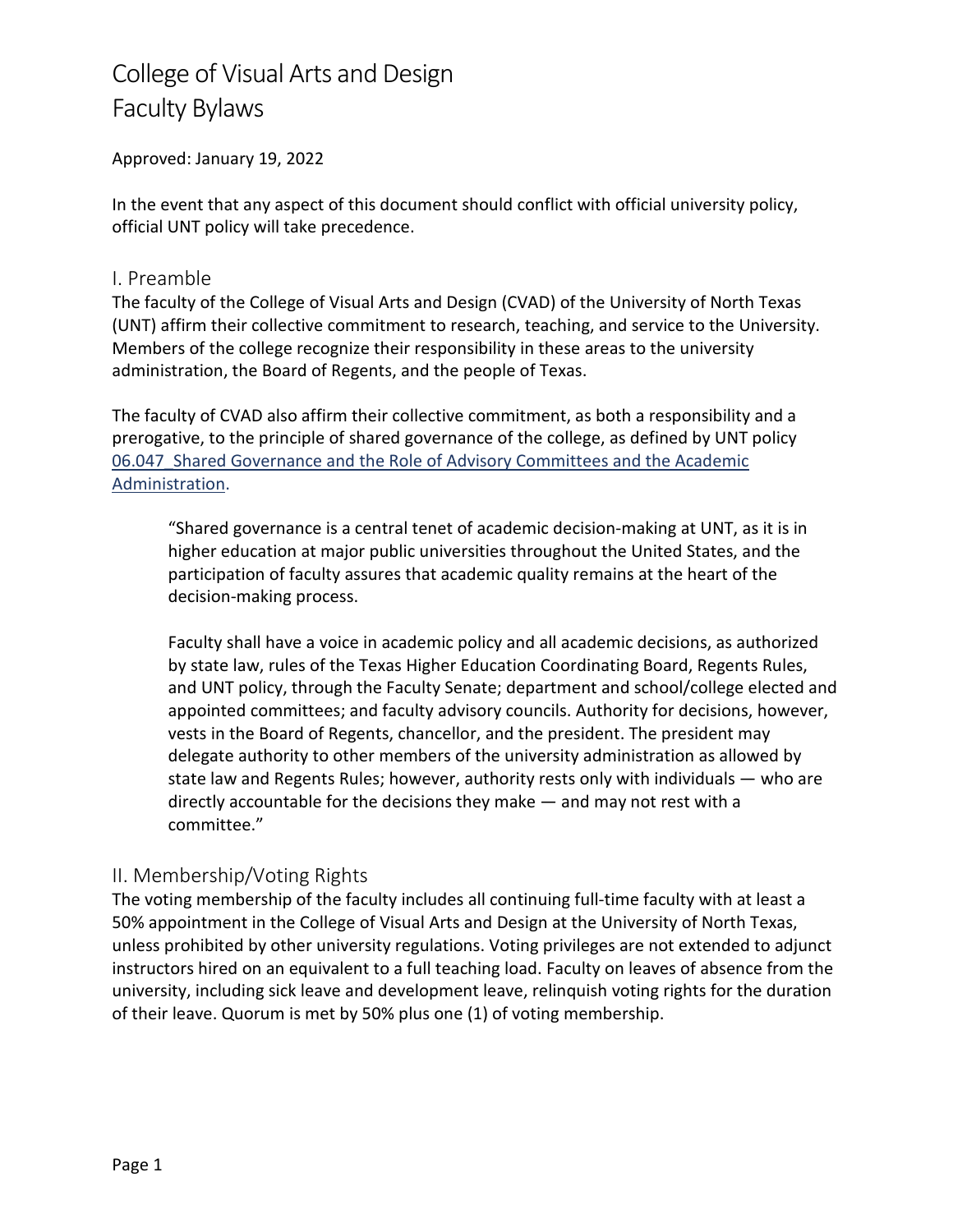Approved: January 19, 2022

### III. Organization/Structure

In keeping with the university and college's policy and principle of shared governance, college affairs are conducted by the agents of the college:

- Dean
- Associate Dean for Administrative Affairs
- Associate Dean for Academic and Student Affairs<sup>[1](#page-1-0)</sup>
- Director of Foundations
- Chair of the Department of Art Education
- Chair of the Department of Art History
- Chair of the Department of Design
- Chair of the Department of Studio Art

For the purposes of administration, representation, and evaluation, full-time faculty members are housed either within a department or a program. The College of Visual Arts and Design is organized into four departments, the CVAD Foundations Program, and the Interdisciplinary Art and Design Studies Program.

College of Visual Arts and Design CVAD Foundations Interdisciplinary Art and Design Studies with concentrations in: *Open Track Design Management Arts Management* Department of Art Education, with programs in: Art Museum Education Art Education Department of Art History, with programs in: Art History Department of Design, with programs and concentrations in: Communication Design *Graphic Design User Experience Design*  Fashion Design Interaction Design Interior Design

<span id="page-1-0"></span><sup>&</sup>lt;sup>1</sup> Associate Dean for Academic and Student Affairs serves as unit administrator for the Interdisciplinary Art and Design Studies Program.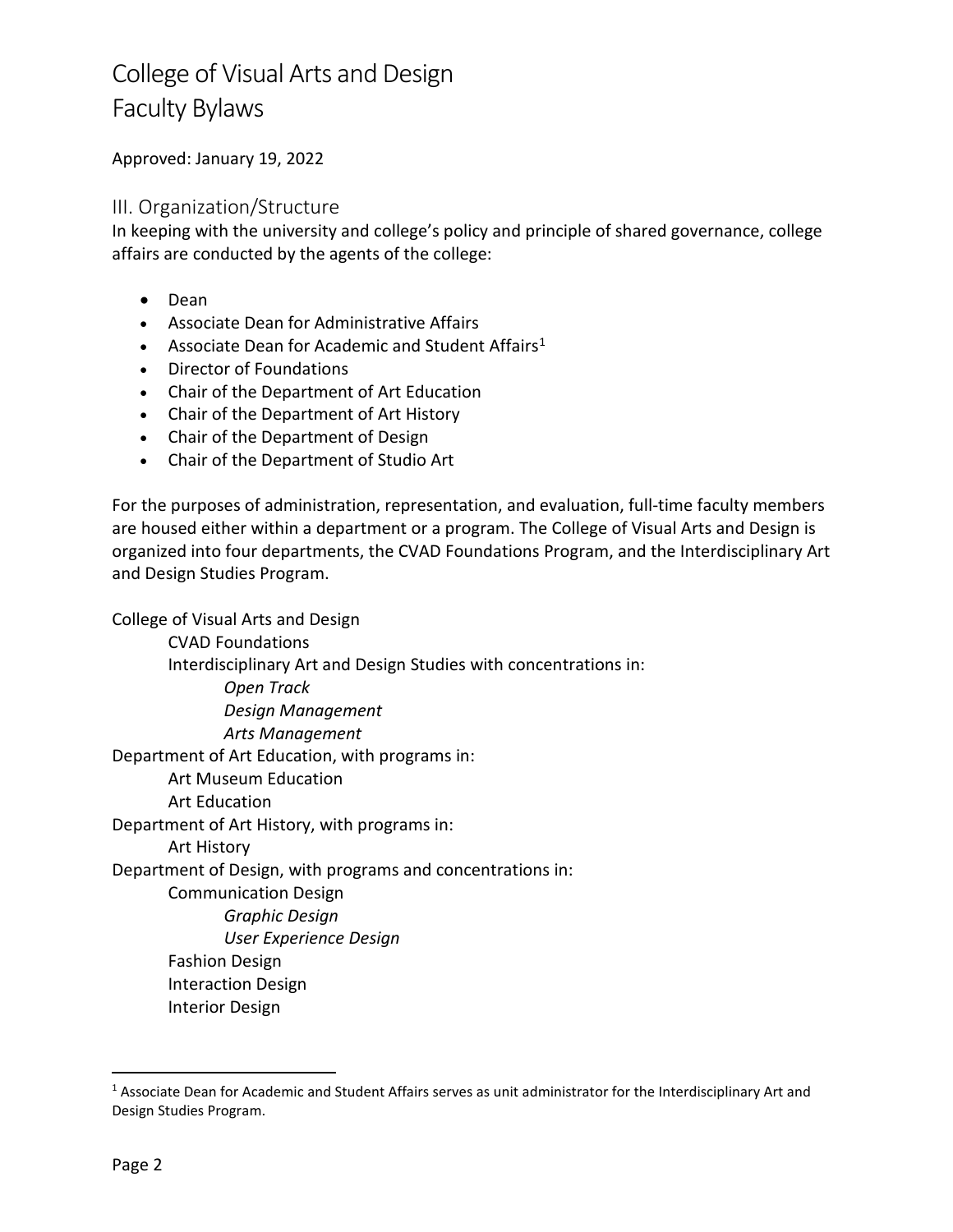Approved: January 19, 2022

Department of Studio Art with concentrations in:

*Ceramics Drawing and Painting Metalsmithing and Jewelry New Media Art Photography Printmaking Sculpture* 

Administrative responsibilities for and oversight of CVAD initiatives, centers, and institutes are assigned by the Dean. Administrators report directly to the Dean or the Dean's designee.

### IV. College Executive Committee

The CVAD Executive Committee is the administrative advisory committee of the college. The voting membership is composed of:

CVAD Dean, who serves as the Chair of the committee Associate Dean for Administrative Affairs Associate Dean for Academic and Student Affairs Department Chair of Art Education Department Chair of Art History Department Chair of Design Department Chair of Studio Art Director of Foundations One full professor, elected at-large One associate professor, elected at-large One assistant professor, elected at-large One full-time, non-tenure-track faculty member with full voting rights, elected at-large

The Executive Committee advises the Dean on issues concerning personnel, educational and budgetary affairs, and administrative policies. In the event of the absence of the Dean, the Associate Dean for Administrative Affairs will act as chair of the Executive Committee.

Specifically, the Executive Committee:

- Provides for or approves membership on standing and ad hoc committees for the college.
- Consults with and makes recommendations to the Dean on matters concerning new staff

and faculty appointments, in accordance with university regulations.

• Assists the Dean in formulating budgetary recommendations.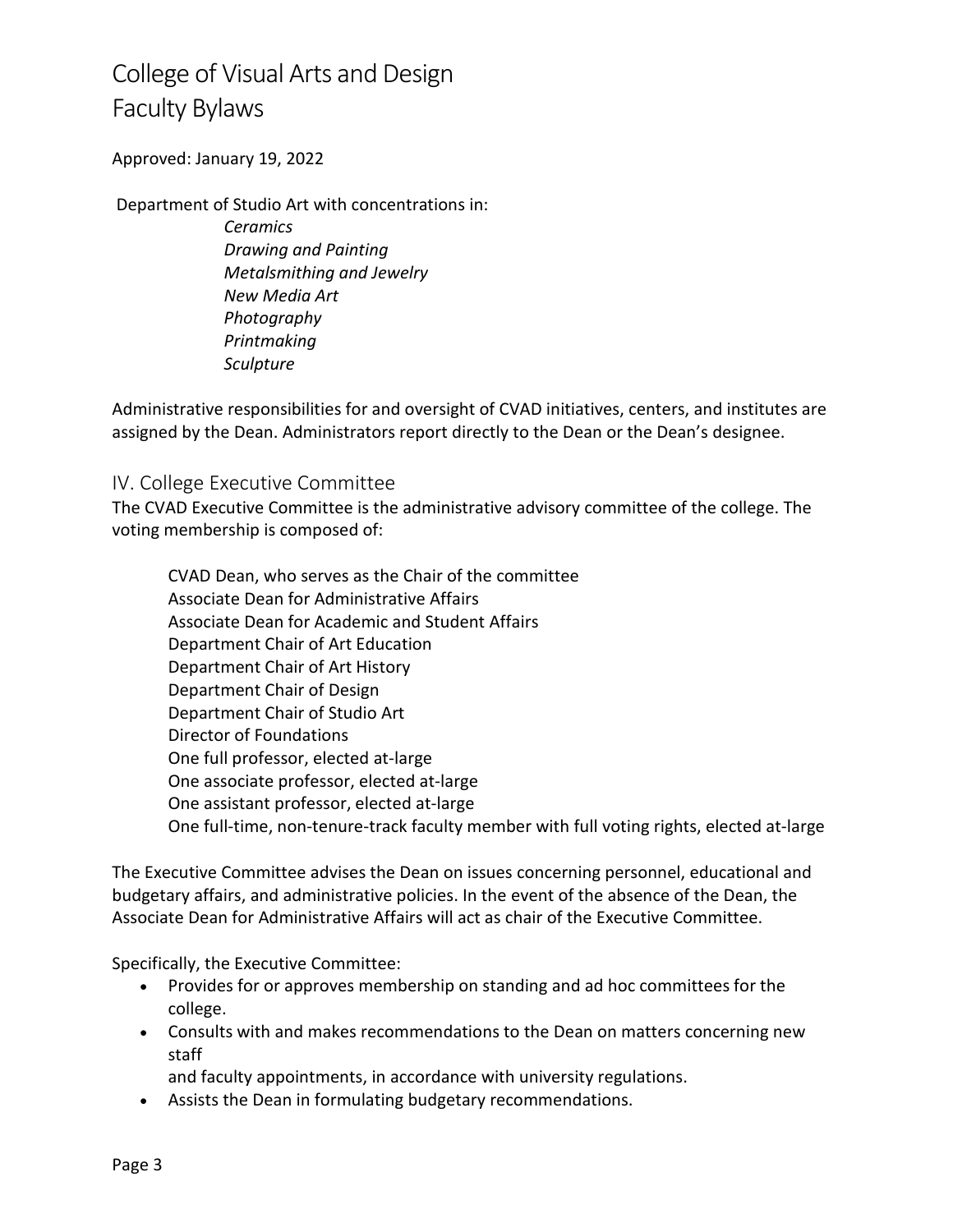Approved: January 19, 2022

• Advises the Dean on administrative policies and appointments.

## V. Meetings/Meeting Notifications

Regular meetings of the college full-time faculty are called at least once each long semester by the Dean or by petition of one-third of the college faculty. Agenda items are solicited from all faculty members at least one week prior to the notification of the meeting. Notification of meetings is given to all faculty members at least one week in advance of the meeting, which will include the general order of business to be considered. Any issue or concern affecting the college as a whole, rather than an individual or department, may be brought before the college faculty. These may include, for example, issues of governance, budget, strategy, or mission. Any issue that has not been previously listed in a notification will not be brought to a vote until the next meeting of the faculty. When necessary, the Dean, with the approval of the majority of the Executive Committee, may waive the one-week notification. The faculty may, by a two-thirds vote of those present and voting, waive any limitations imposed by this section, in order to consider a particular item of business.

VI. Committees and Actions of the Committees – Including Grievance Committees The effective operation of the College and Departments is dependent upon the active participation of all faculty members in the various committees and groups that represent the college in academic, administrative, and personnel matters. All members of the faculty should share in non-instructional activities carried on by the committees and groups of the college in congruence with their individual faculty workload.

## Committees within the College of Visual Arts and Design fall into three groups.

- 1. *Governance Committees,* whose composition, selection, and duties are specified in this document, including:
	- a. the College Executive Committee,
	- b. the College Academic Committee,
	- c. the Department Reappointment, Promotion, and Tenure (RPT) /Personnel Action (PAC) Committees *(due to the numbers of eligible faculty at rank, the departments of Art Education and Art History will caucus together to form a single RPT/PAC committee among their members,)*
	- d. the Full-Time Non-Tenure-Track Faculty Reappointment and Promotion (RP)/Personnel Action Committee (PAC), and
	- e. the College RPT Committee;
- 2. *Standing Committees*; and
- 3. *Ad Hoc Committees*, which serve special functions not delegated by these Bylaws or standing committees and which are appointed only as needed.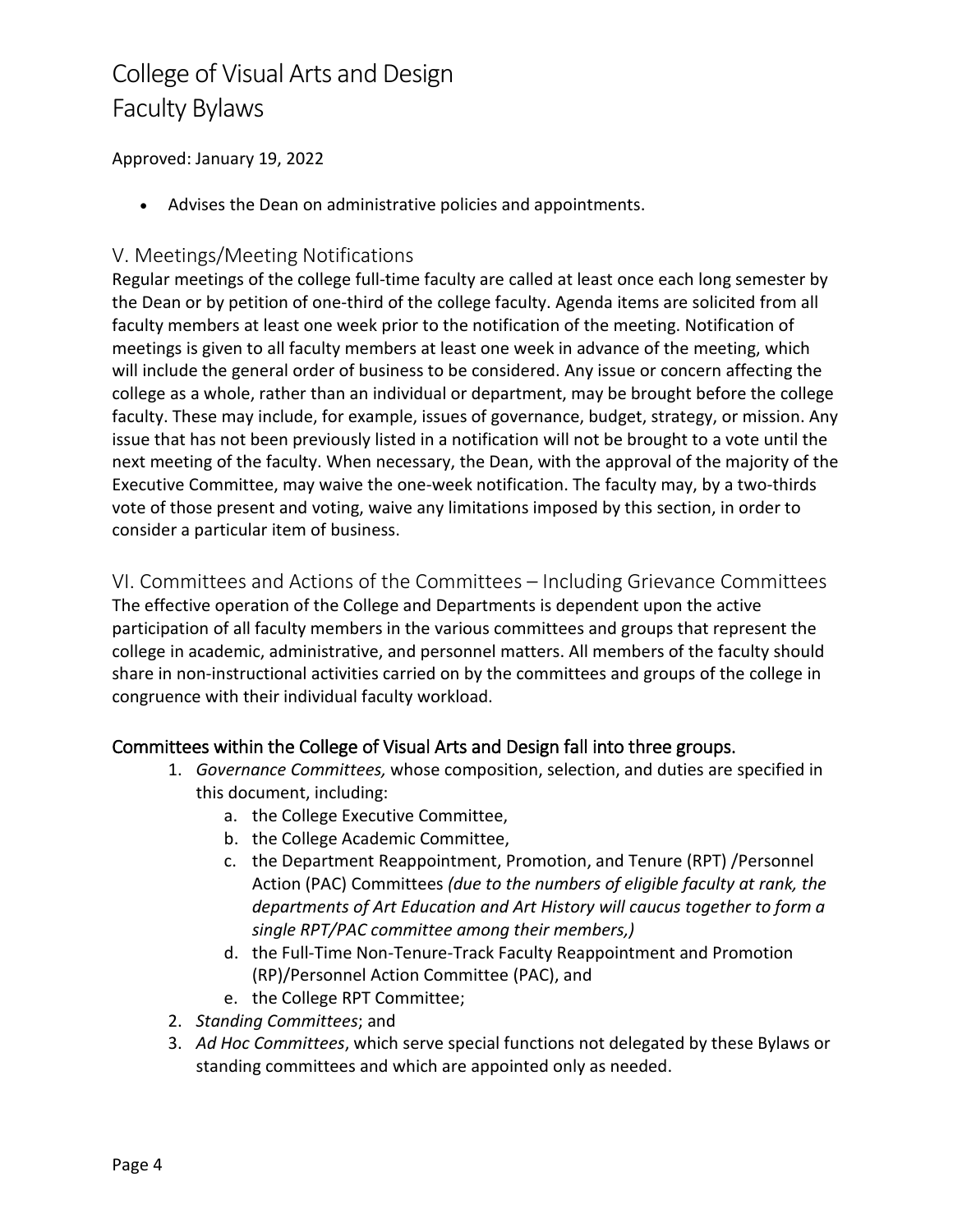### Approved: January 19, 2022

All full-time faculty members with voting privileges who have at least a 50% appointment in the College of Visual Arts and Design can be elected to serve on all college governance committees, standing committees, and ad hoc committees, except where prohibited by university regulations. Faculty with less than a 50% appointment in the College of Visual Arts and Design and part-time faculty may serve on Standing and Ad Hoc Committees when it is mutually agreeable.

### *Election/Appointment to Committees*

- In all cases, the members of governance committees will be chosen by a simple majority vote of all full-time faculty members who are present and eligible to vote.
- Departmental RPT/PAC Committees shall be selected by a vote of eligible department faculty and shall occur during department meetings following merit meetings with unit administrators and prior to the period of appointment..
- Non-tenure system PAC membership will be selected by the vote of eligible faculty following merit meetings with unit administrators and prior to the period of appointment
- The elected members of college level governance committees shall be chosen by a vote of eligible college faculty during a full-faculty meeting prior to the period of appointment. Appointments will be granted priority, as follows:
	- Departmental Reappointment, Promotion, and Tenure Committees/Personnel Action Committees
	- Full-Time Non-Tenure-Track Faculty Reappointment and Promotion Committee/Personnel Action Committee
	- College Reappointment, Promotion, and Tenure Committee
	- College Executive Committee
	- Academic Committee
- Appointment to college standing and ad hoc committees is recommended by the Executive Committee and made by the Dean.
- Faculty are not eligible to serve two consecutive two-year terms on the Departmental RPT Committee or College RPT Committee, except in such cases where committee membership would otherwise be compromised. Faculty members are eligible to serve two consecutive two-year terms on the Academic and/or the Executive Committees.

### *Replacement of Members*

In the event that a committee member is unable to participate fully in the duties of the committee, the appropriate committee chair will address the concerns with the member. If the needs of the committee cannot be met through the contributions of the member, the following process will be followed: The committee chair will inform the Dean and the appropriate Department Chair. The Department Chair will secure a replacement, who will be put forward to the Executive Committee for approval.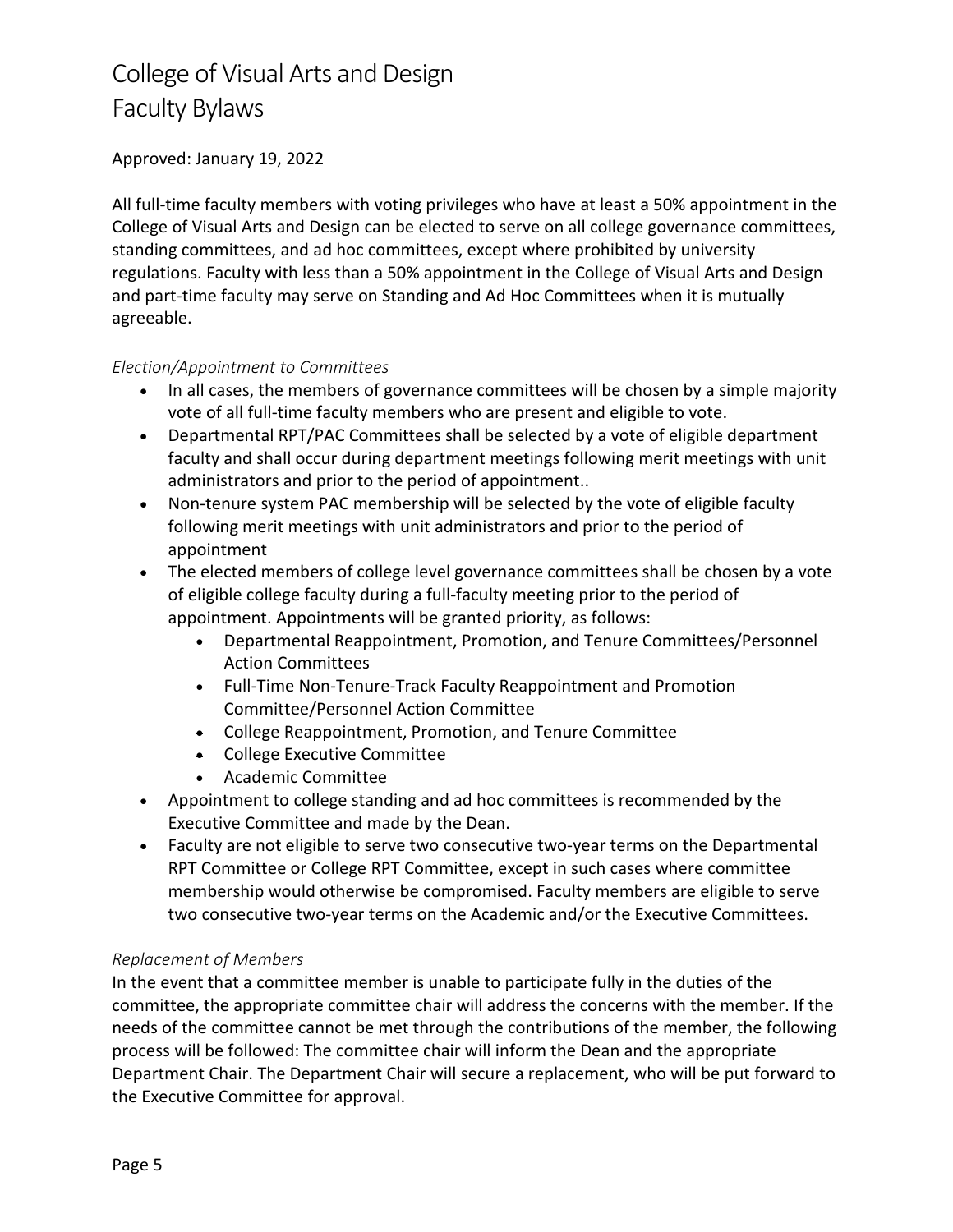Approved: January 19, 2022

Replacements to college standing and ad hoc committees are recommended by the Executive Committee and made by the Dean.

#### CVAD Committees

#### *Academic Committee*

The Academic Committee is chaired by the Associate Dean for Academic and Student Affairs, who is responsible for the agenda and only votes in the event of a tie. Additional committee members having voting rights include:

Department Chair of Art Education Department Chair of Art History Department Chair of Design Department Chair of Studio Art CVAD Foundations Director Three full-time faculty members elected at-large from across the college

This committee is responsible for both graduate and undergraduate instructional programs. Specifically, the Academic Committee studies and makes recommendations concerning requests for the addition, deletion, or modification of graduate and undergraduate courses or programs. The committee will not vote on matters related to a particular program in the absence of a representative from that program. Department chairs and the Associate Dean for Academic and Student Affairs are considered representatives of the programs under their purview. These recommendations are then brought forward to the Dean and subsequently to the appropriate university body, such as the Undergraduate University Curriculum Committee or Graduate Council, for consideration and action.

### Department RPT/PAC Committees

## *Departmental Tenured/Tenure-Track Faculty Reappointment, Promotion and Tenure/Personnel Action Committee (RPT/PAC)*

The committee membership shall comprise the following.

• Five members from within the department at the rank of Professor or Associate Professor.

Membership at the rank of Professor may be necessitated by schedules RPT action. Should there be insufficient faculty at rank, substitutions may be necessary.

*Should there be no RPT actions scheduled for a committee, the membership may be reduced to three.*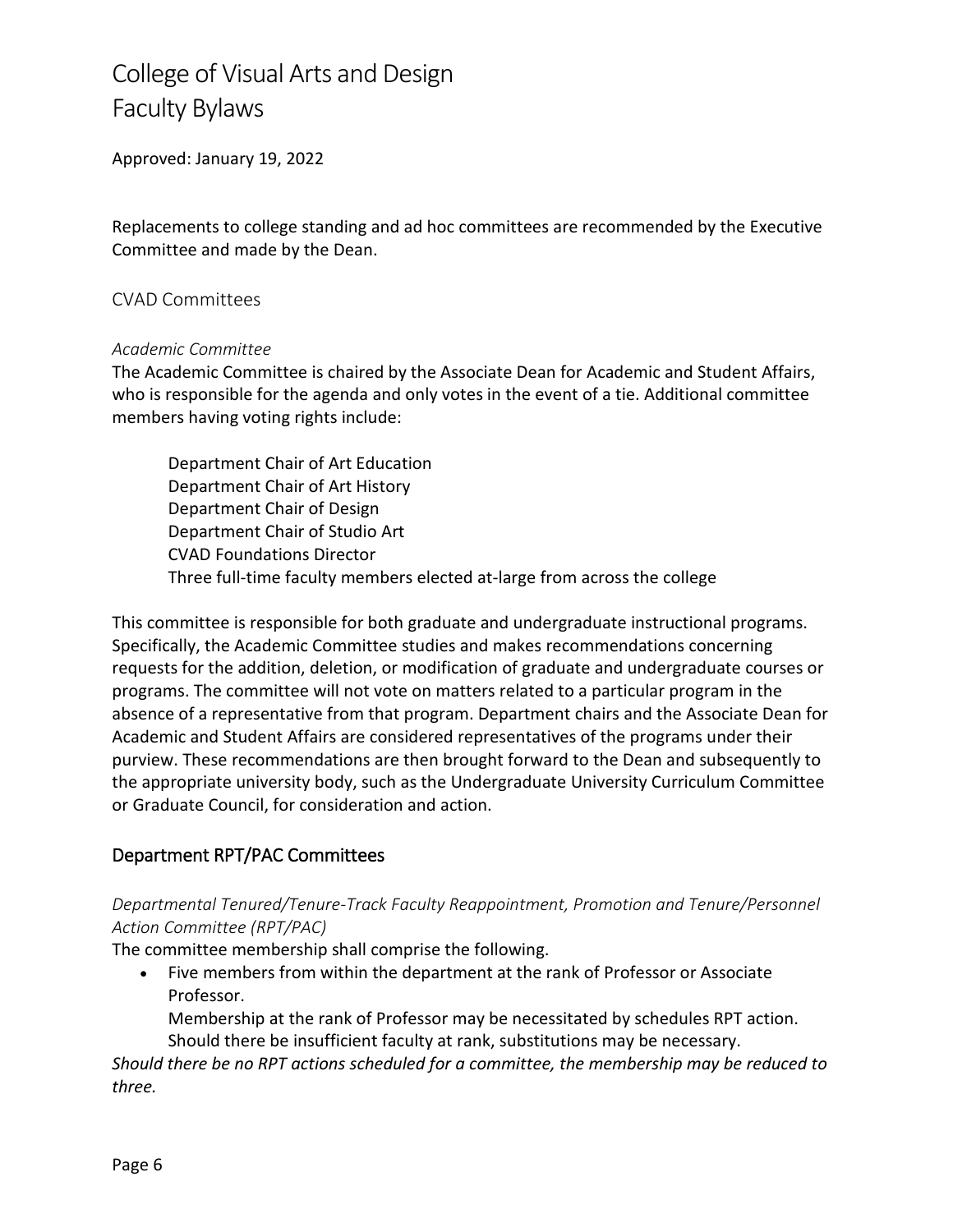Approved: January 19, 2022

These committees will have a staggered membership to ensure continuity year to year. (In order to deal with matters of service equity across the college, it may be necessary for larger departments to provide faculty members to serve on smaller department RPT/PAC Committees.)

*Full-Time, Non-Tenure-Track Faculty Reappointment and Promotion Committee/Personnel Action Committee (RP/PAC)*

The committee membership shall be comprised of the following:

• Five members from within the college at the rank of Senior Lecturer/Principal Lecturer Membership at the rank of Principal Leturer may be necessitated by scheduled RP action. Should there be insufficient faculty at rank, substitutions may be necessary.

*Should there be no RP actions scheduled for a committee, the membership may be reduced to three.*

This committee will have a staggered membership to ensure continuity year to year.

In the College of Visual Arts and Design, the members of the various departmental RPT/PAC and Full-Time Non-Tenure-Track Faculty RP/PAC committees share dual responsibilities. In the fall semester, these committees are responsible for matters of retention, promotion, and/or tenure. In the spring semester, these committees are responsible for annual merit review comments. The departmental RPT/PAC Committees, Full-Time Non-Tenure-Track Faculty RP/PAC, and the College RPT Committee elect their own chairs and chairs-elect.

*In matters of annual peer evaluation for merit, the Departmental and Full-Time Non-Tenure-Track Faculty RPT/RP/PAC Committees:*

- Follow the procedures for annual merit recommendation, as outlined in relevant university policy (see [06.007: Annual Review\)](https://policy.unt.edu/sites/default/files/06.007_Published2020.pdf) and these bylaws, and conduct the process in cooperation with the appropriate unit administrator;
- Follow the relevant departmental/programmatic evaluation criteria in teaching, research, and service relevant to each faculty member;
- Provide a consultative document to the Unit Administrator in line with the Provost's established calendar and the Administrators' content and formatting requests.

In the College of Visual Arts and Design, faculty members have the opportunity upon the receipt of the merit evaluation to meet with their Unit Administrator.

*In matters of retention, promotion and tenure, the Departmental RPT/PAC Committees*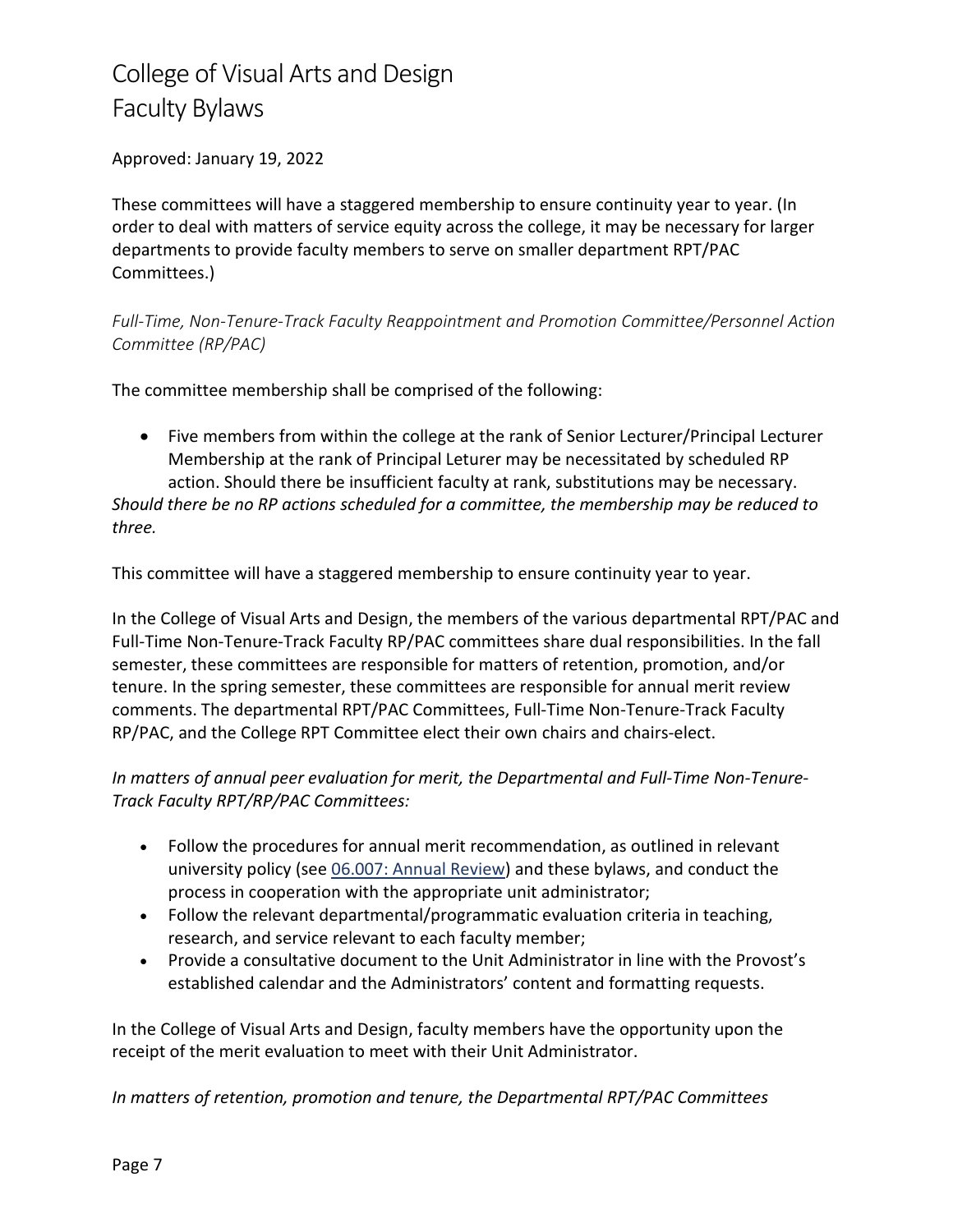Approved: January 19, 2022

- Follow the procedures for reappointment, promotion, and tenure recommendation, as outlined in relevant university policy (see [06.004: Faculty Reappointment, Tenure and](https://policy.unt.edu/sites/default/files/06.004Pub_0.pdf)  [Promotion, and Reduced Appointment\)](https://policy.unt.edu/sites/default/files/06.004Pub_0.pdf) and these bylaws;
- Follow the departmental/programmatic evaluation criteria relevant to each faculty member;
- Review the pertinent faculty members, in line with the calendar established and published for the college, which is created in coordination with the calendar provided by the Provost's Office.

### *In matters of retention and promotion, the Full-Time Non-Tenure-Track Faculty RP/PAC Committee*

- Follows the procedures for reappointment, promotion, and tenure recommendation, as outlined in relevant university policy (see [06.005: Non-Tenure Track Faculty](https://policy.unt.edu/sites/default/files/06.005_NonTenureTrackFacReappt.Pub__0.pdf)  [Reappointment and Promotion\)](https://policy.unt.edu/sites/default/files/06.005_NonTenureTrackFacReappt.Pub__0.pdf) and these bylaws;
- Follows the departmental/programmatic evaluation criteria relevant to each faculty member;
- Reviews the pertinent faculty members, in line with the calendar established and published for the college, which is created in coordination with the calendar provided by the Provost's Office.

### *RPT/PAC guidelines for evaluating faculty in programs that exist outside of a specific department.*

### *CVAD Interdisciplinary Art and Design Studies and Foundations Tenure/Tenure-Track Faculty*

An IADS and Foundations RPT/PAC review committee will be constituted by five members selected from the three departmental PRT/PAC committees. Membership will be resolved between the Department Chairs and the Associate Dean for Academic and Student Affairs; however, there must be at least one representative from each of the three RPT/PAC committees. This committee will evaluate IADS and Foundations tenure-track and/or tenured members using the programmatic criteria. The committee will make its recommendations to the faculty member's unit administrator.

### *CVAD Interdisciplinary Art and Design Studies Full-Time Non-Tenure-Track Faculty*

Full-time non-tenure-track faculty members in IADS and Foundations will be reviewed by the Full-Time Non-Tenure-Track Faculty RP/PAC committee. The committee will evaluate the IADS and Foundations non-tenure system faculty member using their programmatic criteria. The committee will make its recommendations to the faculty member's unit administrator.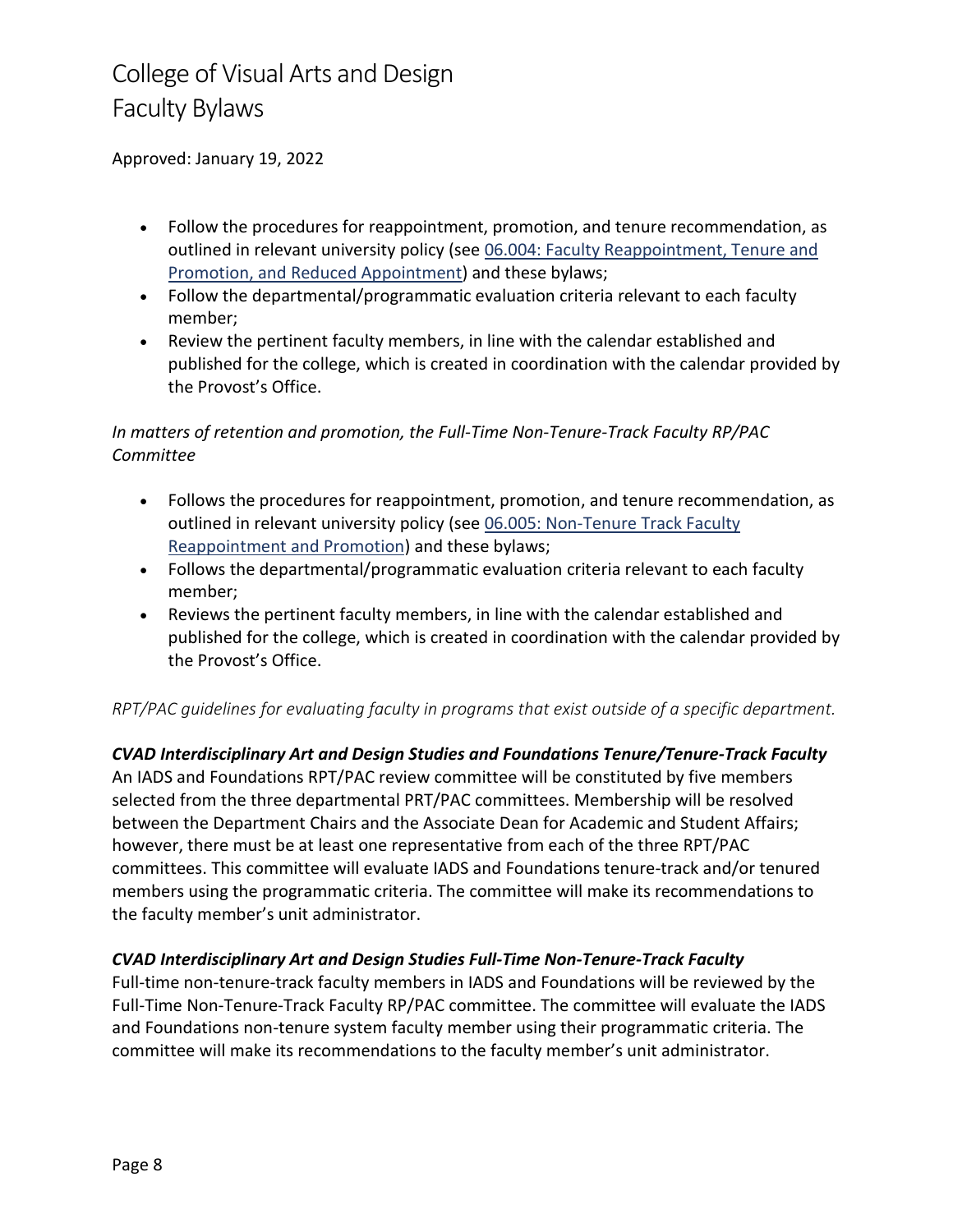Approved: January 19, 2022

#### *College RPT Committee*

There is one College Reappointment, Promotion, and Tenure Committee in the College of Visual Arts and Design. This committee is composed of five tenured faculty members elected at large. The faculty representatives are elected to a two-year term. All members of the committee must be at rank, in keeping with the faculty members to be reviewed. The College RPT Committee:

- Follows the procedures for reappointment, promotion, and tenure recommendation as outlined in relevant university policy (see [06.004: Faculty Reappointment, Tenure and](https://policy.unt.edu/sites/default/files/06.004Pub_0.pdf)  Promotion [and Reduced Appointments,](https://policy.unt.edu/sites/default/files/06.004Pub_0.pdf) and [06.005: Non-Tenure Track Faculty](https://policy.unt.edu/sites/default/files/06.005_NonTenureTrackFacReappt.Pub__0.pdf)  [Reappointment and Promotion\)](https://policy.unt.edu/sites/default/files/06.005_NonTenureTrackFacReappt.Pub__0.pdf) and these bylaws;
- Follows the departmental/programmatic evaluation criteria relevant to each faculty member;
- Reviews the pertinent faculty members, in line with the calendar established and published for the college, which is created in coordination with the calendar provided by the Provost's Office.

### **Workload**

#### As delineated in [06.027: Academic Workload](https://policy.unt.edu/policy/06-027)

"Faculty members at the University of North Texas have a variety of duties and responsibilities associated with the mission of the institution, including the essential functions of teaching, research/scholarship/creative activities, and professional service/leadership. Work in these areas constitutes the faculty member's professional obligation to the University and must reflect a 100% time effort."

#### As delineated in 06.035 Academic Freedom and Academic Responsibility

"Faculty members are expected to maintain professional competence in their field of specialization, congruent with the teaching, service, and scholarly expectations of their UNT assignments. They are expected to exercise such competence in their teaching, public lectures, discussions, publications, performances, exhibitions, or other activities whereby scholarly and professional stature are demonstrated and may be appraised."

"Specific faculty responsibilities include, but are not limited to, preparing for and meeting their assignments (including scheduled classes); conferring with, mentoring, and advising students; evaluating fairly and promptly reporting student achievements; assessing learning goals and outcomes; participating in those group deliberations which relate to the development of instructional programs; and working collaboratively with their colleagues in their respective units and with administrators to facilitate student learning and educational experiences."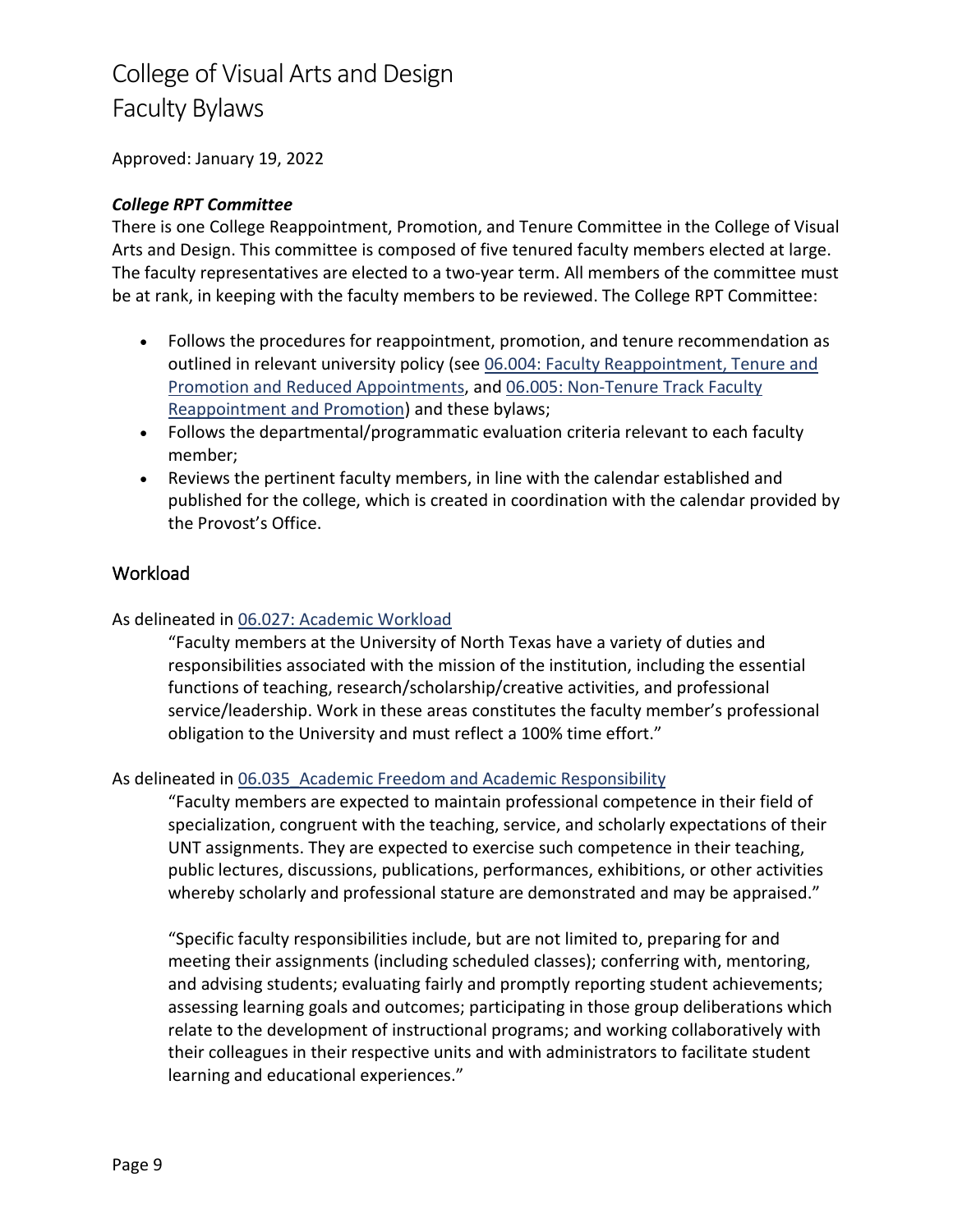#### Approved: January 19, 2022

"Appropriate stewardship of resources, participation in governance, cooperation and collaboration toward department, college, and university goals, and the ability to compromise and work to benefit these units and their constituents are expected of faculty members, as are respect for diverse personalities, perspectives, styles and demographic characteristics, and maintenance of an atmosphere of civility."

While not all members of faculty will have workload in each of the below categories, the cited workload policy and the below definitions and practices apply equally to tenure-system faculty, non-tenure system faculty, and faculty who hold administrative appointments.

#### *Standard Workload Assignments*

While workloads are by their nature variable depending upon faculty performance and other responsibilities, in the College of Visual Arts and Design, standard workloads are as follows:

#### *Lecturers*

Teaching: 80% Service: 20%

#### *Tenure-system faculty*

Teaching: 40-60% Research|Creative Activity: 20-60% Service: 10-20% *It is anticipated that most faculty will be research active and fall into the following workload schema.* Teaching: 40% Research | Creative Activity: 40% Service: 20%

#### *Tenure-system faculty administrators*

Administration: 60-95% Teaching: 0-20% Research | Creative Activity: 0-20% Service: 0-20%

#### *Definitions*

**Teaching** includes that taking place during organized classes. A single class in an academic year will normally represent 10% of faculty workload, but this percentage may be more or less than 10% depending upon the local context. Teaching also includes supervising special problems, internships, research projects, projects in lieu of thesis, theses, and dissertations and serving on related committees. Supervision of undergraduate or graduate research will not typically warrant adjustments to a faculty member's standard teaching load, but workload adjustments may be appropriate in exceptional circumstances.

**Research|Creative Activity** includes original research, scholarship, creative activity, and design work as delineated in departmental and program evaluation criteria.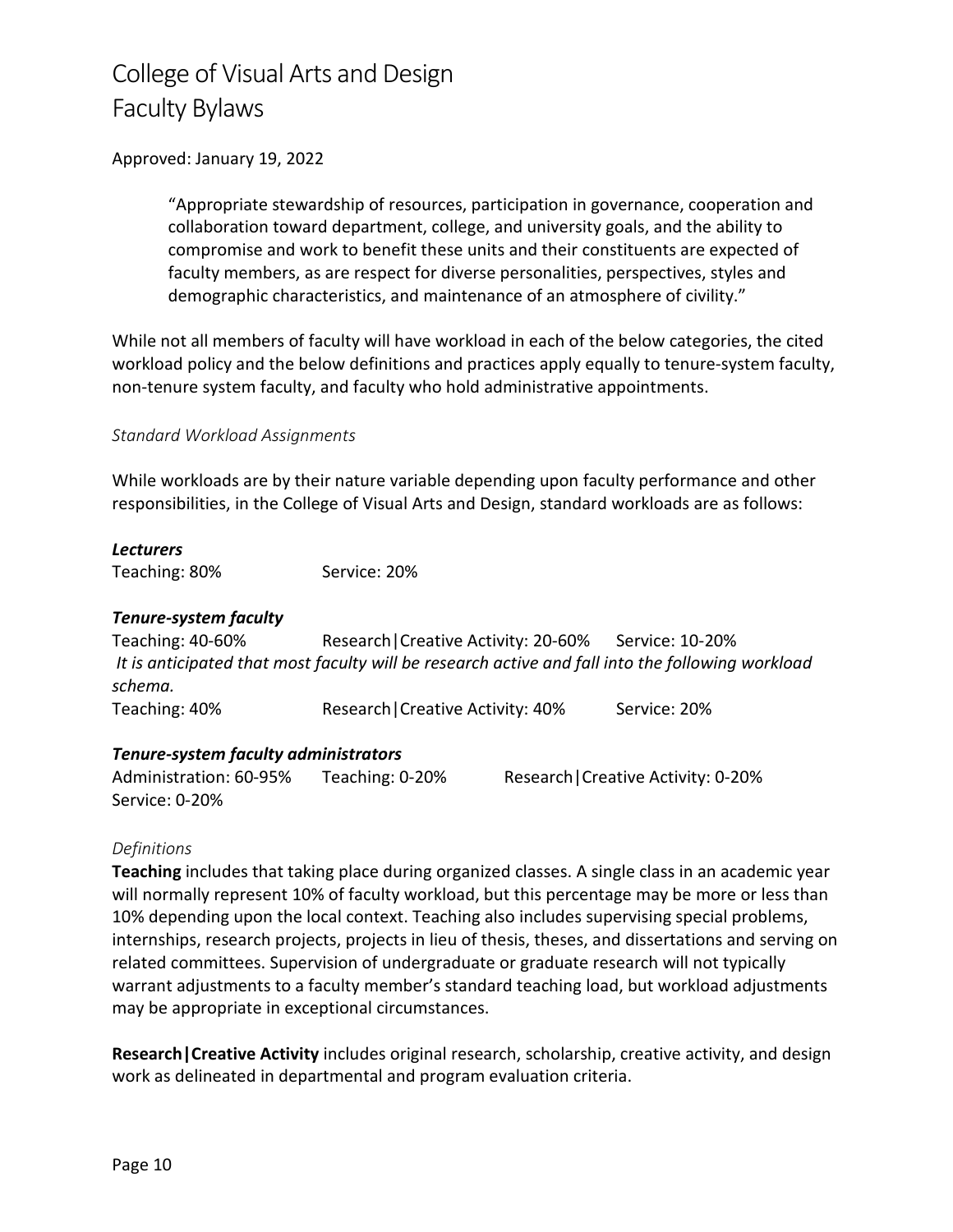### Approved: January 19, 2022

**Service** includes faculty citizenship activities that contribute to the functioning and shared governance of the program, department, college and university and to the discipline of the individual faculty that is regional, national, or international in scope. A 20% service load should be understood as the equivalent of one day per week over nine months on service-related activity.

**Administration** roles here refer to those assigned to unit administrator, such as Foundations Director or Department Chair, and Associate Dean. Responsibilities include those related to the operation of the college or its programs. Administrative responsibilities may be related to the educational, budgetary, scholarly, personnel, and student affairs.

Per policy, "[t]he responsibility for assigning faculty workloads rests with the unit administrator," who is charged "to ensure that the unit meets instructional responsibility while respecting the faculty member's academic goals." To that end, in the College of Visual Arts and Design, as part of each faculty member's annual meeting with their unit administrator at the completion of the merit review process, workload for the following academic year will be established using the form in the appendices. Both the merit review and the draft workload document should be distributed to the faculty member by the unit administrator in preparation for the meeting in which variations or adjustments to workload are addressed and documented. Faculty seeking an adjustment to their workload should discuss this with their unit administrator. Should an agreement not be reached, faculty may choose to engage in the below described grievance process.

#### *Ad Hoc Committees*

Ad Hoc Committees serve special functions not delegated by the bylaws or standing committees. Ad Hoc Committees are appointed only as needed. While the grievance committee structure and process described below is one specific instance of an ad hoc committee, there are others. Even while the college's grievance policy is delineated below, it should be noted that the Office of Equal Opportunity (OEO) is the primary office at the University of North Texas responsible for enforcing the university's equal opportunity policies and for investigating complaints of discrimination, harassment, and retaliation.

#### *Grievance Committees and Processes*

It is the philosophy of these bylaws that all grievances be resolved between the two parties and their immediate supervisors. Grievances related to discrimination, harassment, or retaliation are not subject to this requirement. If all attempts fail to reach accord, it is then appropriate to lodge a formal grievance following the procedure outlined below.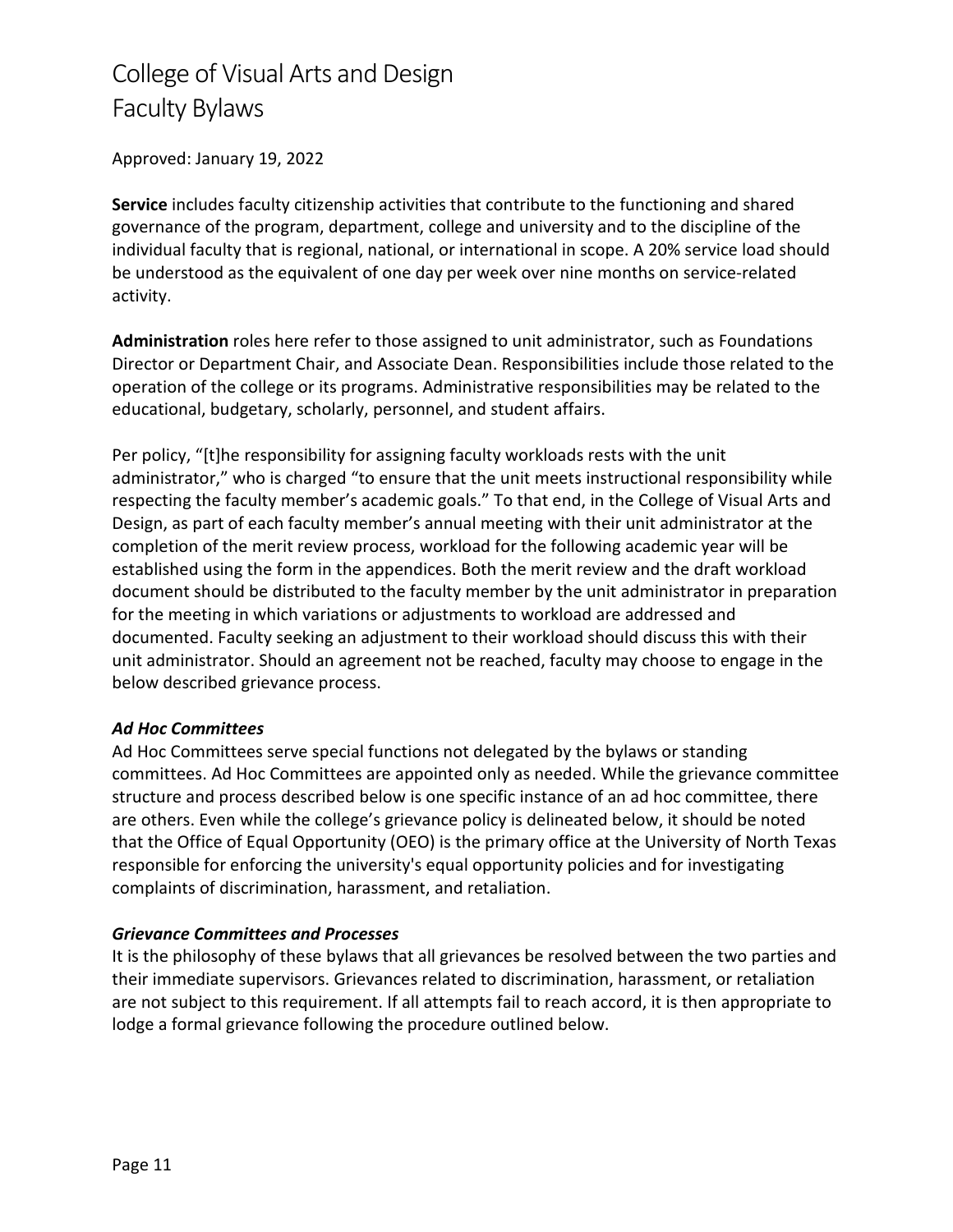### Approved: January 19, 2022

### *CVAD Grievance Procedures — Unit Level*

Should any member of the faculty within a particular unit wish to register a grievance, the exact nature of the grievance must be presented in writing to the Unit Administrator.

Within ten business days of presentation of the written statement of the nature of the grievance, the Unit Administrator convenes a formal meeting between the aggrieved parties. At this time, the Unit Administrator presents the grievance. Completion of this act constitutes formal initiation of the case, and the Unit Administrator opens the meeting for discussion.

Should a resolution not be reached at this meeting, an Ad Hoc Unit Grievance Committee is appointed to handle the resolution. This committee is composed of:

- One individual selected by the complainant,
- One individual selected by the party against whom the claim is directed, and
- One individual selected by the Unit Administrator, who will serve as chair of the committee. (The Unit Administrator is not eligible to serve on this committee.)

If the party against whom the claim is directed fails to appoint their own representative within five business days of the failure of resolution, the case at the unit level is forfeited. If the complainant fails to appoint their own representative within five business days, the case at the unit level is dismissed. Notice of such forfeiture or dismissal becomes a part of the record of the case.

Once all representatives have been designated by the concerned parties, the Unit Administrator shall charge the Ad Hoc Unit Grievance Committee. This meeting will constitute the beginning of the ten business-day period the committee has to make its report to the Unit Administrator.

The Ad Hoc Unit Grievance Committee and the complainant have access to all documents relevant to the investigation. The Ad Hoc Unit Grievance Committee refers its evaluation of the case to the Unit Administrator. Within ten business days, the Unit Administrator must report to all parties what actions will be undertaken based on the ad hoc committee's evaluations.

In all cases, the chair of the Ad Hoc Unit Grievance Committee is responsible for the conveyance of records, one copy of which is placed in the permanent personnel file of the party against whom the claim is directed and another given to the complainant. If the situation remains unresolved to the satisfaction of the complainant, they may appeal to the Dean of the college for redress in accordance with university policy.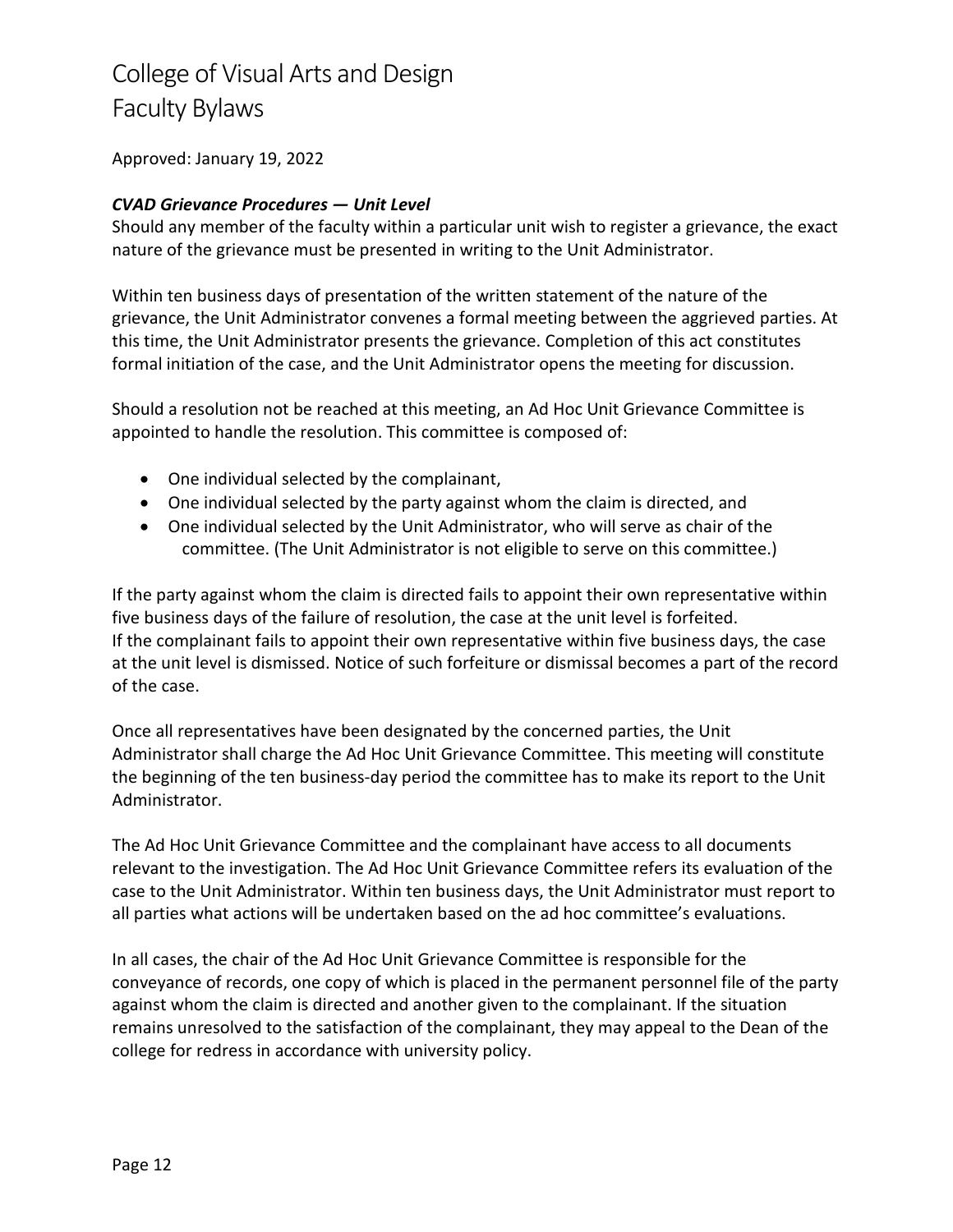Approved: January 19, 2022

### *CVAD Grievance Procedures — College Level*

Should any member of the faculty or administrator wish to register a grievance before the College of Visual Arts and Design, the exact nature of the grievance must be presented in writing to the Dean.

Within ten working days of presentation of the written statement of the nature of the grievance, the Dean convenes a formal meeting between the aggrieved parties. At this time, the Dean presents the grievance. Completion of this act constitutes formal initiation of the case, and the Dean opens the meeting for discussion.

Should a resolution not be reached at this meeting, this failure of resolution is reported to the Executive Committee through confidential inter-office memo by the next working day. An Ad Hoc CVAD Grievance Committee is appointed to handle the resolution. This committee is composed of:

- One individual selected by the complainant,
- One individual selected by the party against whom the claim is directed,
- One individual selected by the Executive Committee, who will serve as Chair of the committee. The Dean is not eligible to serve on this committee.

If the party against whom the claim is directed fails to appoint their representative within five business days of the failure of resolution, the case at the unit level is forfeited. If the complainant fails to appoint their representative within five business days, the case at the unit level is dismissed. Notice of such forfeiture or dismissal becomes a part of the record of the case.

Once all representatives have been designated by the concerned parties, the Dean shall charge the Ad Hoc CVAD Grievance Committee. This meeting will constitute the beginning of the ten business-day period the committee has to make its report to the Dean. The Ad Hoc College Grievance Committee and the Complainant have access to all documents relevant to the investigation. The Ad Hoc College Grievance Committee refers its evaluation of the case to the Dean of the College. Within ten business days, the Dean must report to all parties what actions will be undertaken based on the ad hoc committee's evaluations.

### *Grievance Procedures — University Level*

If the situation remains unresolved to the satisfaction of the complainant, they may choose to appeal pe[r University Faculty Grievance Policy 06.051.](https://policy.unt.edu/sites/default/files/06.051_FacultyGrievance.pdf)

## VII. Bylaw Implementation and Amendments

These bylaws are a living document and are automatically reviewed every three years (next review required in Academic Year 2022/2023) by an ad hoc committee appointed by the